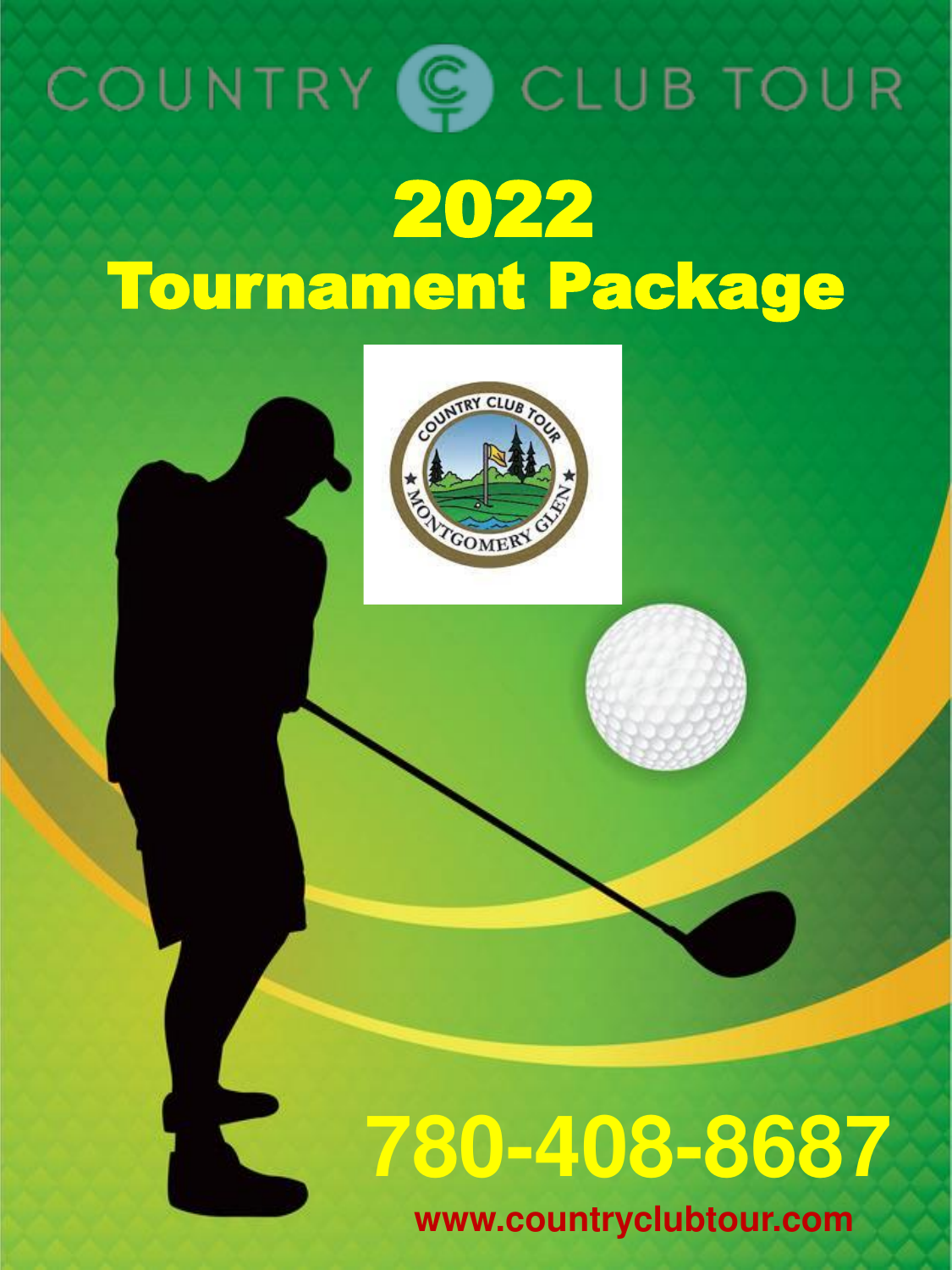# **Welcome**

Thank you for choosing Montgomery Glen to host your Golf Event this season! At Montgomery Glen, our professional and friendly staff will provide a relaxed atmosphere for you and your guests to enjoy our well-maintained golf course.

During your visit to Montgomery Glen, you will experience first rate customer service, fantastic food and a wonderful golf experience. We take pride in providing you with all the assistance you need to make your day run smooth and worry free.

Our facility is perfect for events of all sizes, up to a full shotgun of 144 people, and we personally look forward to working with you to help make your event the best it can be.



### **Location:**

Hwy 13 and 2A Wetaskiwin, Ab

Website: www.countryclubtour.com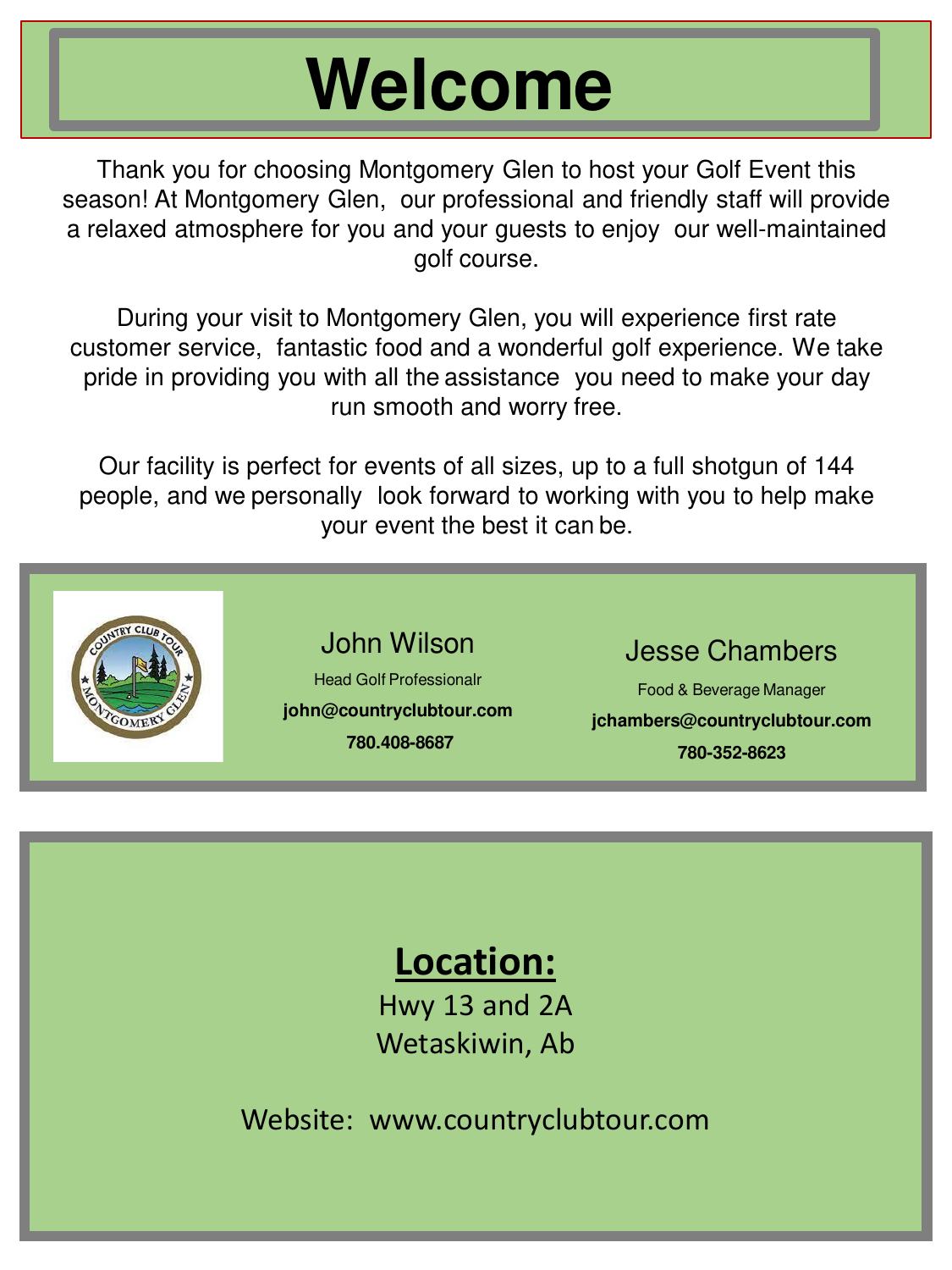# **Tournament Fee's**

Montgomery Glen will put you at ease through our attention to detail and preparation for your day. Wewill assist you through all procedures of running your event including recommending holes for proximity markers, hole in one insurance needs, assigning teams and any other requirements you mayhave

### **All Tournament Packages Include**

**The CCT Tournament Buffet ( details on next page ) 18 Holes of Golf & Power Cart Registration and Prize Table Set Up Microphone and Podium**

**Send Out and Pick Up Of All Proximity Markers**

## 2022 Tournament Rates



Monday –Thursday - \$85

Friday, Saturday, Sunday plus Holidays - \$95 (GST Extra)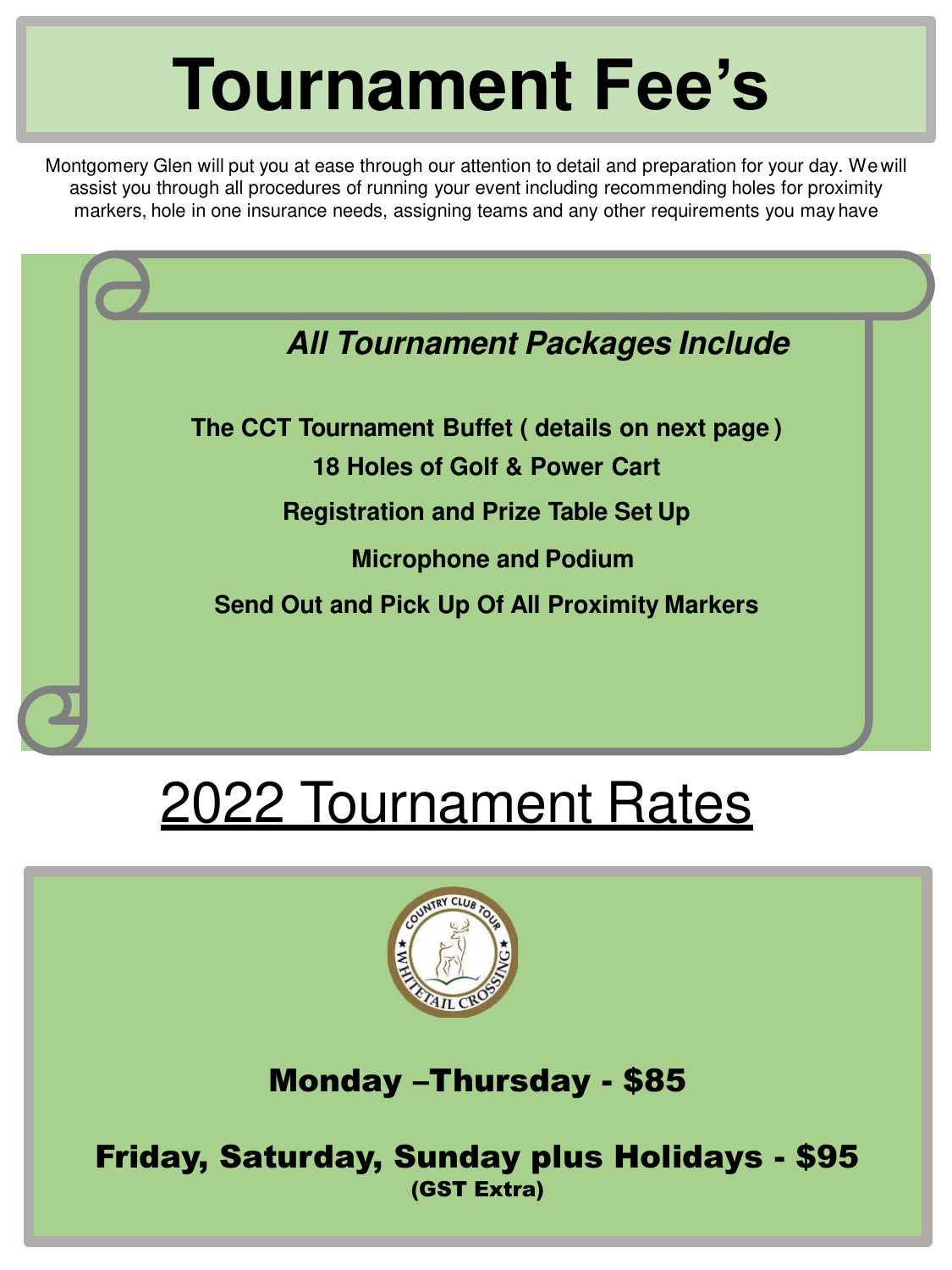# **Tournament Meal**

### **The CCT Tournament Buffet includes:**

**Fresh baked dinner rolls**

**Classic Caesar Salad**

**Herb roasted baby potato**

**BBQ'D baby back ribs** 

**Herb roasted Alberta chicken**

**Assortment of Farmhouse Bakery** 

**Pie**

**ADDITIONAL MEALS - \$30.00**

**(NON GOLFERS)**

**(Includes GST and Gratuity)**

Any additional or alternate menu items may discussed with Tournament Coordinator. Pricing to be determined upon request.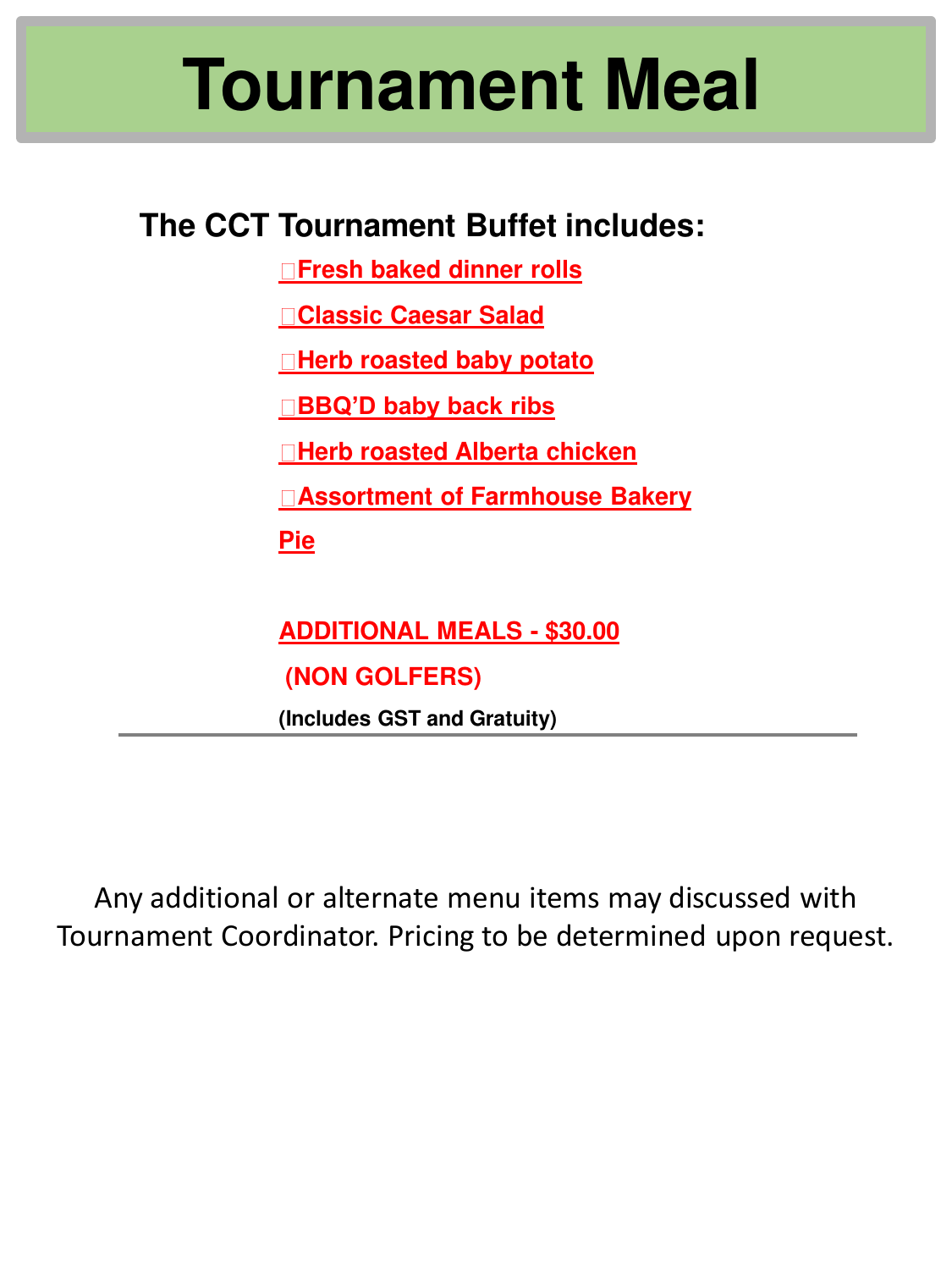## **Organizer's Checklist**

#### **Need help organizing your tournament? Use this handy checklist to make sure everything is done on time and to keep youorganized!**

#### **8 Weeks or more in advance**

-Book your tournament date, time, approximate number of players and catering needs with the Tournament Coordinator by signing and sending in tournament contract, registration form and deposit

-Confirm special requirements such as hole in one insurance.

-Set the entry deadline for event several weeks in advance so guaranteed numbers are not an issue.

-Begin registering participants by using our supplied site and surveying rental equipment needs, dietary restrictions and playing capabilities (handicap or average score) for grouping purposes. Remind players of the CCT policies on dress code, outside alcohol, pace of play and rainy day procedure.

-Finalize tournament format based on players' abilities. The format of your event is subject to approval from the Professional staff at the selected CCT Course.

-Consider proximity markers such as long drive, longest putt etc. ( We can advise what's best for this).

-Cancellations must be made 21 days (or more) in advance.

#### **14 days or more in advance**

-Complete registration and collect payment from individuals to ensure your group arrives with the expected number of players.

-Prepare tournament rules and check in procedure.

-Provide the Tournament Coordinator with the following information:

-Expected number of golfers.

- -Tentative catering needs (allergies, special services).
- -Tentative prize/gift certificate requirements.

-Tentative proximity marker requirements.

-Tentative prize table and registration requirements.

#### **10 days or more in advance**

#### -**Supply Montgomery Glen with final numbers for golf and catering services and confirm final billing price. This is the minimum number you will be billed for. No Exceptions.**

-CCT will provide an invoice a minimum of 5 days in advance. Please arrange payment of this invoice before your first tee time.

-Return details sheets to Montgomery Glen.

-Finalize prize/gift certificate requirements and hole competition needs.

-Finalize driving range, club rentals or other miscellaneous needs.

#### **Minimum 3 days in advance**

-Send a player list to the course. Your cart signs will be generated from this list so please ensure it is specific with all first and last names.

-Send a digital logo to the selected CCT Course if you would like your logo on the name plates and proximity markers.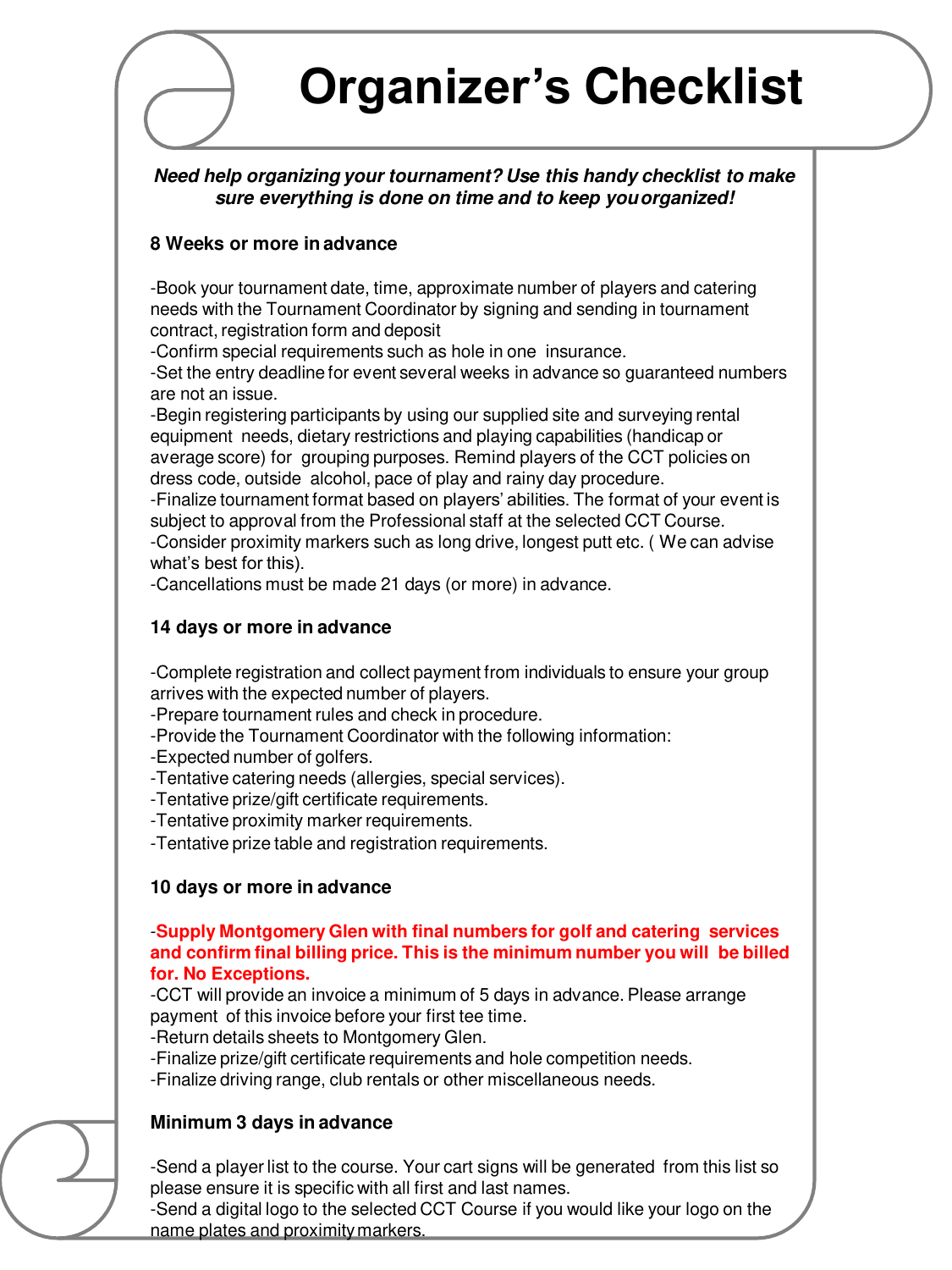

### **Tournament Expectations**

#### **Payment:**

**Final Event Numbers: Final numbers for your event must be given ten (10) days prior to your event. Any on-course events such as liquor/food holes require Minimum fourteen (14) days' notice.**

#### **Liquor Policy:**

In accordance with Alberta Gaming and Liquor Commission guidelines, it is mandatory that all alcohol on site be purchased through CCT. Those guests who break this rule will have their alcohol confiscated and may be asked to leave the premises (without refund). **This is a zero-tolerance policy.** We also encourage all tournament coordinators to communicate a policy of responsible drinking to all participants. We also strongly encourage you to arrange taxi vouchers for any guests that require so. Country Club Tour staff reserve the right to discontinue alcohol service at any time. **Pro-serve designation is required for anyone serving alcoholic beverages on any of our CCT Properties.**

#### **Damages:**

All tournament coordinators will be responsible for all or any damages to the course, equipment (including power carts), and our facilities caused by any of the event participants. **A credit card must be provided with your registration to cover any additional expenses/damages incurred on the day of your event.**

#### **Conduct and behavior:**

Our staff are very important to us. In no way, will we tolerate any abuse, discrimination, sexual discrimination or disrespectful conduct. Any Tournament participants who show disrespect to our staff will be asked to leave the facility immediately (without refund).

#### **Slow Play:**

Please instruct all participants to obey our Marshall's instructions at all times. **We do not permit slow play.** Slow groups will be asked to speed up, if no result then groups may be asked to pick up their ball and move into position recording an average score for the missed hole. For full shotgun tournaments, the expected completion time will be 5.5 hours. For tee time tournaments, the expected time will be 4.5 hours.

#### **Weather:**

Golf is an outdoor activity and your event is expected to play in light to moderate weather conditions. If CCT deems the course unfit/unsafe for play, we will plan to move your event to another date or find another agreement acceptable to both parties.



**Event Coordinator initial here to accept the above expectations**